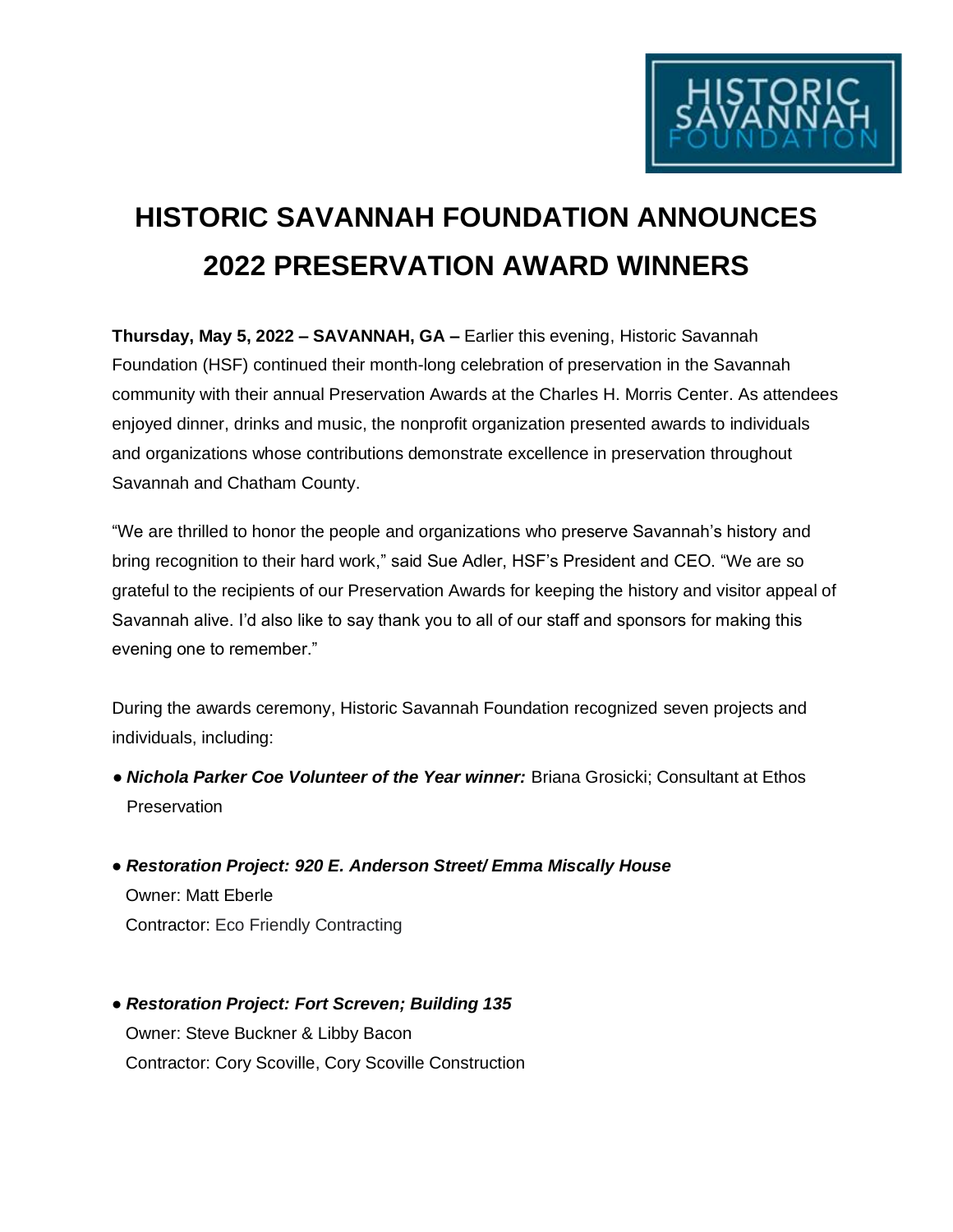- *Restoration Project: 229 MLK, Jr. Blvd./Clark Hall* Owner: Savannah College of Art and Design Architect: J. Anthony Hensley, SCAD Contractor: Landmark Preservation, LLC
- *Restoration Project: 1813-1821 Bull Street/Persse Pharmacy and Corner Store*  Owner: Matthew Allan, Matthew Allan Homes Architect: Josh Ward, AIA, Ward Architecture + Preservation Contractor: Jeff Whitlow, Whitlow Construction Co.
- *Restoration Project: Savannah City Hall/Third Floor Rehabilitation* Owner: City of Savannah Architect: Keith Howington, Greenline Architecture Contractor: Landmark Preservation, LLC
- *Restoration Project: Georgia Historical Society Research Center* Owner: Georgia Historical Society Architect: Lynch Associates Architects Contractor: JTVS Builder, Inc.

The Historic Savannah Foundation received some wonderful submissions for these awards, and the organization is grateful for each and every entry.

Preservation Award nominations were judged by an independent, all-volunteer jury selected for their expertise in the realm of architecture, preservation and design. The jury used the following general criteria:

- Quality and degree of difficulty of the nominee's project
- Degree to which the nominee's project or effort is unusual or pioneering, or serves as an example that influences good preservation practices
- Demonstrable or measurable impact of nominee's project on the community

HSF's 2022 Preservation Awards are made possible by our sponsors: Corcoran Austin Hill Realty, Brooks Construction Group, LLC, C.S. Hurd Electrical, Ethos Preservation, Holton